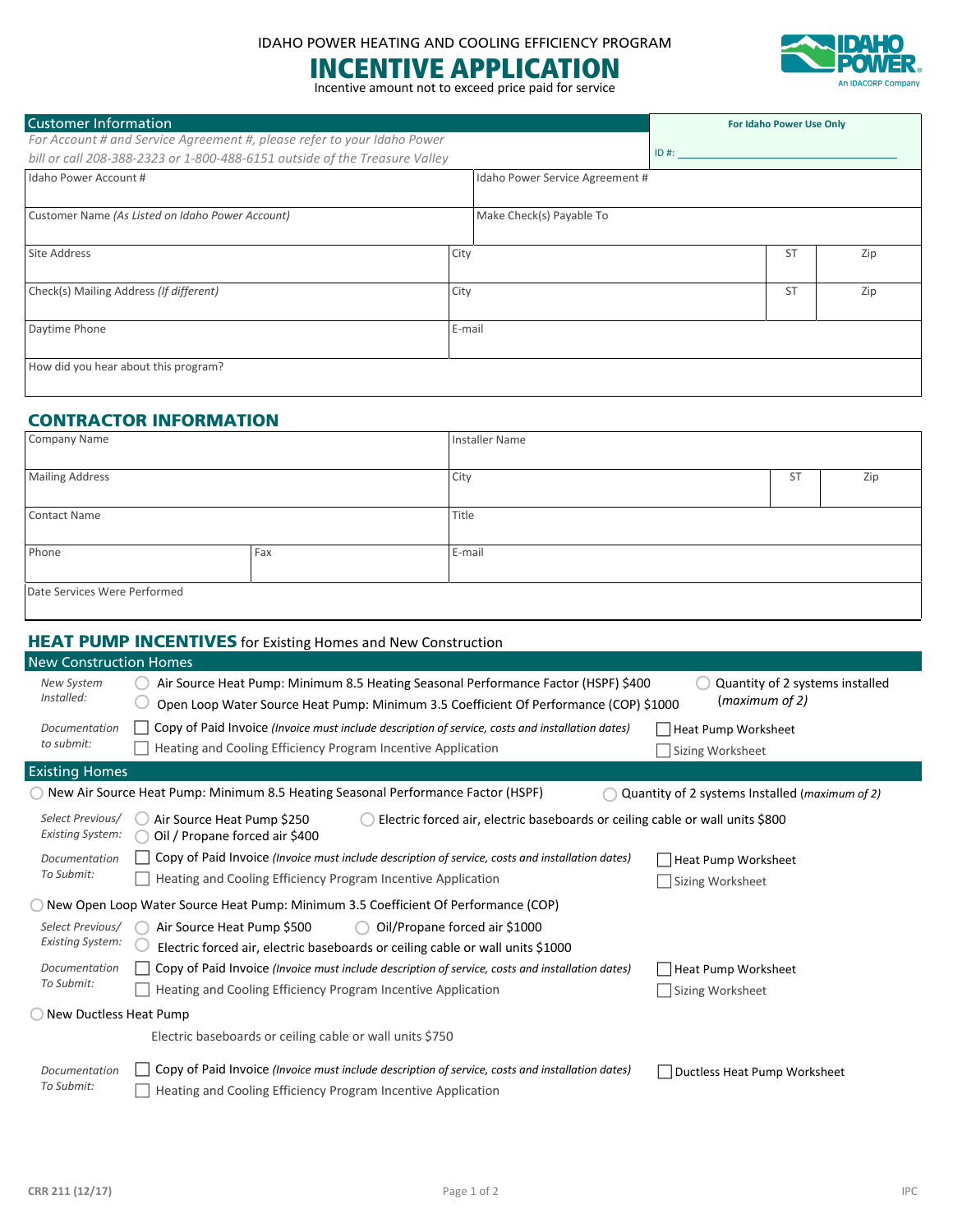|                                | $\circ$ Evaporative Cooler, Minimum 2500 Cubic Feet Per Minute (CFM) airflow system installed \$150           |                                                                                                                                                                                                                                                                                                                                                                                                                                                         |      |
|--------------------------------|---------------------------------------------------------------------------------------------------------------|---------------------------------------------------------------------------------------------------------------------------------------------------------------------------------------------------------------------------------------------------------------------------------------------------------------------------------------------------------------------------------------------------------------------------------------------------------|------|
| Home Type:                     | Single Family Site Built Home $\bigcirc$ Manufactured $\bigcirc$ Duplex, Triplex, Fourplex                    |                                                                                                                                                                                                                                                                                                                                                                                                                                                         |      |
| Documentation                  |                                                                                                               | Copy of Paid Invoice (Invoice must include description of service, costs and installation dates)                                                                                                                                                                                                                                                                                                                                                        |      |
| To Submit:                     | Heating and Cooling Efficiency Program Incentive Application                                                  |                                                                                                                                                                                                                                                                                                                                                                                                                                                         |      |
| Manufacturer                   |                                                                                                               | Model trade name                                                                                                                                                                                                                                                                                                                                                                                                                                        |      |
|                                |                                                                                                               |                                                                                                                                                                                                                                                                                                                                                                                                                                                         |      |
| Serial number                  |                                                                                                               | <b>CFM</b>                                                                                                                                                                                                                                                                                                                                                                                                                                              |      |
|                                | Other Incentives for Existing Homes                                                                           |                                                                                                                                                                                                                                                                                                                                                                                                                                                         |      |
| Incentive Type:                | Duct Sealing \$350<br>Whole House Fan \$200                                                                   | Heat Pump Water Heater \$300                                                                                                                                                                                                                                                                                                                                                                                                                            |      |
|                                | Smart Thermostat \$75                                                                                         | Electronically Commutated Air Handler Motor (ECM) \$50                                                                                                                                                                                                                                                                                                                                                                                                  |      |
| Documentation                  | Copy of Paid Invoice (Invoice must include description of service, costs and installation dates)              |                                                                                                                                                                                                                                                                                                                                                                                                                                                         |      |
|                                | Heating and Cooling Efficiency Program Incentive Application                                                  | Worksheet (Based on system selected)                                                                                                                                                                                                                                                                                                                                                                                                                    |      |
| To Submit:                     |                                                                                                               |                                                                                                                                                                                                                                                                                                                                                                                                                                                         |      |
|                                |                                                                                                               | By signing below, I acknowledge that Idaho Power may visually inspect any installation or service performed in relation to the Heating and Cooling<br>Efficiency Program. I hereby certify that all information on this application and required attachments is true and accurate. I have read, understood, and<br>agreed to the terms and conditions located on the last page of this form and acknowledge that Idaho Power may verify all information |      |
|                                | provided. I acknowledge that this form is being sent to an Idaho Power third-party contractor for processing. | *Builder must sign in place of Homeowner, if the builder is the one applying for the New Construction Heat Pump incentive.                                                                                                                                                                                                                                                                                                                              |      |
|                                | Homeowner or Builder* Name (please print)                                                                     | Signature                                                                                                                                                                                                                                                                                                                                                                                                                                               | Date |
| <b>Customer Agreement</b>      | Idaho Power Account Holder Name (please print)                                                                | Signature                                                                                                                                                                                                                                                                                                                                                                                                                                               | Date |
|                                |                                                                                                               |                                                                                                                                                                                                                                                                                                                                                                                                                                                         |      |
|                                |                                                                                                               |                                                                                                                                                                                                                                                                                                                                                                                                                                                         |      |
|                                |                                                                                                               | All required forms and documentation must be submitted within 90 days of service completion date to:                                                                                                                                                                                                                                                                                                                                                    |      |
|                                | <b>MAILING ADDRESS</b>                                                                                        | <u>FAX</u>                                                                                                                                                                                                                                                                                                                                                                                                                                              |      |
|                                |                                                                                                               |                                                                                                                                                                                                                                                                                                                                                                                                                                                         |      |
| <b>Documentation Submittal</b> | Idaho Power Heating and Cooling Efficiency<br>Program 9951 W Emerald St<br>Boise, Idaho 83704                 | Within the Treasure Valley - 208-377-3287<br>Outside the Treasure Valley - 877-886-4042                                                                                                                                                                                                                                                                                                                                                                 |      |